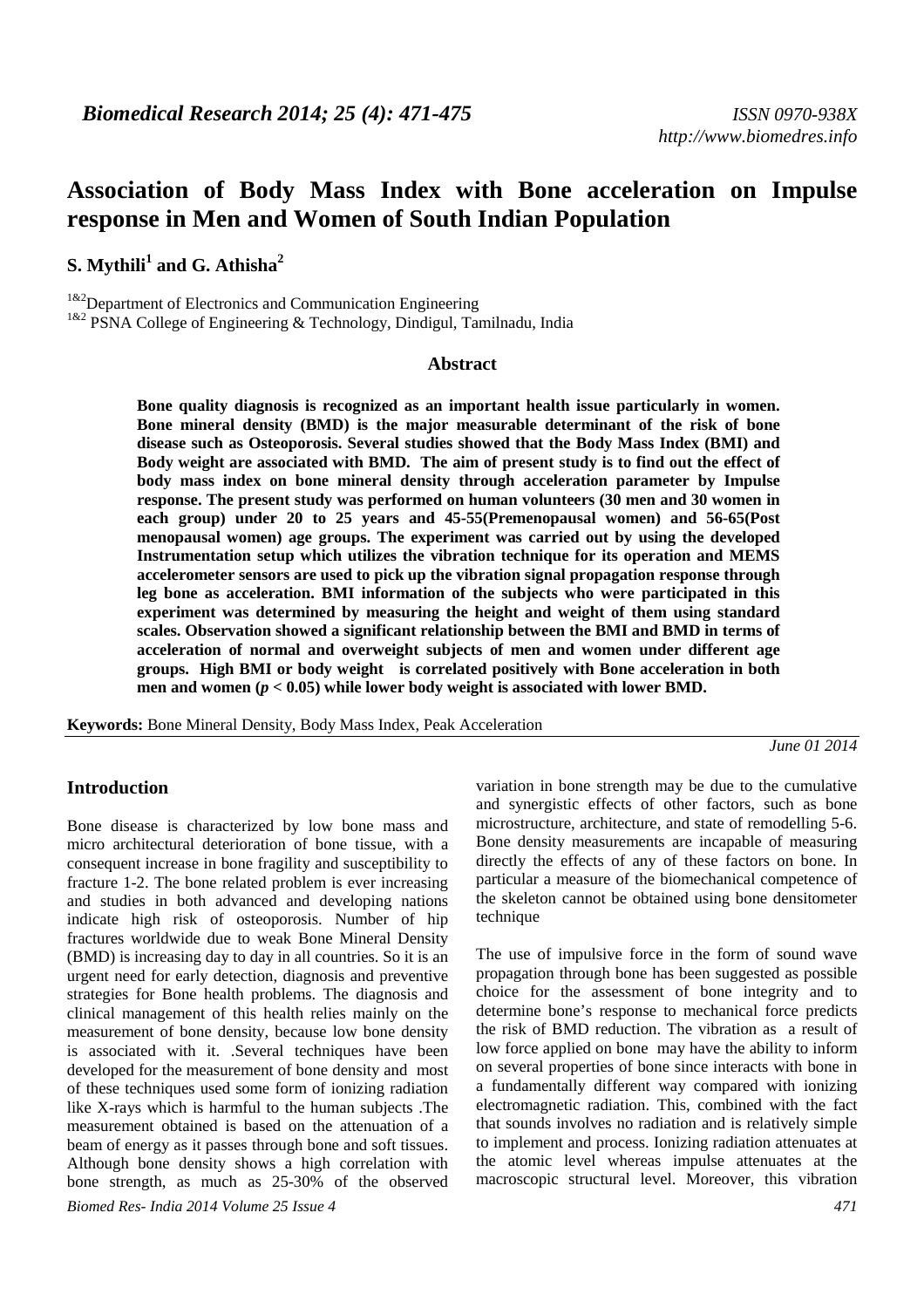technique does not measure the density or content of bone mineral directly; it has frequently been described as a measure of bone quality in terms of acceleration.

 In this bone quality assessment method, a force is applied on the leg bone; the impulsive response is collected by two vibration sensor attached at different location on the shaft of leg bone. Several showed that the relationship between vibration response (acceleration) and the BMD. That is, the magnitude of acceleration is low if the BMD is good for a particular bone and vice versa. In this approach, the vibration properties of the tissue can be obtained by comparing the received signal and this requires two accelerometer sensors. The ability of an impulsive sound wave to provide information about the medium or tissue through which it is being propagated depends on the way by which the wave is altered by the medium and it also depends on the micro structural nature.

### **Material and Methods**

A new setup is proposed in order to improve the performance of the existing system by incorporating automatic hammer which can produce a constant magnitude of force or impulse (4-Newton) .A force sensor is attached at the hammer tip. The hammer movement is controlled by a microcontroller by programming and the two vibration sensors are used to acquire the vibration (in terms of acceleration) responses and are analyzed using DAQ (Data Acquisition card) by interfacing with a PC. The automated hammer is operated by switches that runs by the DC motor hits the Medial Condyle region in the leg with uniform magnitude and the impulse response that travels through the shaft portion of the leg bone.

The accelerometer-I is placed on the facies medialis tibia at a distance of 8 cm from medial condyle and accelerometer-2 is placed at a distance of 20 cm from the accelerometer- 1 and the two sensors are fixed firmly on a belt like weightless strap without imposing extra loading on bone. In this configuration of mounting, among the three axes  $(X, Y, Z)$  of the accelerometers, Y axis response is only considered for further analysis since it is sensitive and dominating whereas other axis responses are very minute and hence ignored.

The accelerometer used in this setup is capacitive type MEMS accelerometer (ADXL335-NSK Electronics Co.). It is small, thin, low power, 3-axis accelerometer with signal conditioned voltage outputs. The product measures acceleration with a minimum full-scale range of  $\pm 3$  g. It can measure the dynamic acceleration resulting from motion, shock, or vibration.



*Figure 1. The Block diagram of the Instrumentation setup* 

For interfacing the hardware with PC, DAQ card USB-1208FS Data Acquisition Card (Measurement Computing Co.) is used .Tracer DAQ software is included for acquiring and displaying data and generating signals. The Hardware part consists of a microcontroller AT89552 is used for controlling the knock as desired. The microprocessor is running under the core of 8051 principle. Flash programming which is used, so that it can be made rewritable in order to increase or decrease the speed of the motor setup. It has 4 ports namely PORT0, PORT 1,PORT 2 and PORT 3..PORT 0 is used for controlling the switches. PORT 1 is used for controlling the Digital to Analog converter. From the microcontroller, PORT 1 is connected totheDAC0808 combined with an Integrated circuit(IC) operational amplifier 74, for the amplification purpose of the signals generated. DC motors are part of the electrical section using DC power as energy source.

The ADXL335 is a small, thin, low power, complete 3 axis accelerometer with signal conditioned voltage outputs. The product measures acceleration with a minimum full-scale range of  $\pm 3$  g. It can measure the dynamic acceleration resulting from motion, shock, or vibration. . The USB-1208LS offers two, 10-bit analog output channels with DAC rates up to 100 S/s. TheUSB-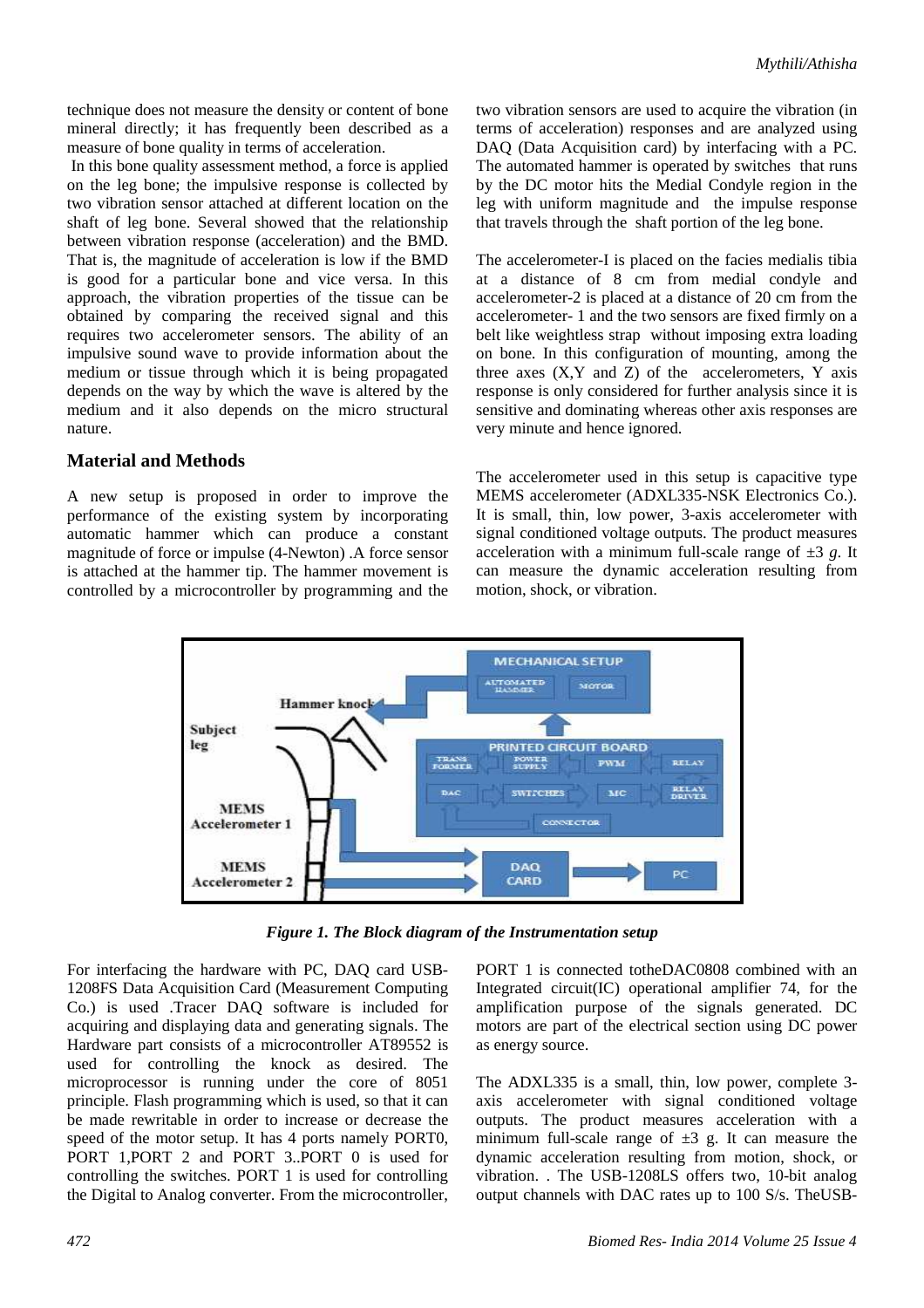1208FS/1408FS both offer two, 12-bit analog output channels with DAC rates up to 10 kS/s .Using our set up, the data were collected from men and women with various age groups.

#### *Subject Recruitment and Data collection*

The experimental arrangement was such that the subject was asked to sit comfortably on a chair by keeping the legs vertically on a vibration free wooden platform. The preselected points for the hammer strike and for the accelerometers mounting were marked on the leg bone and the sensors are attached. Before commencing the experiment the subject was asked to give the feedback for the questionnaire which consists mainly about the age, sex, height, weight, medical history, Menopause state for women etc in order to segregate them in to various groups. Data are collected from 30 subjects of men and women(from each case) under 20-25 years age group and 30 subjects of men and women(from each) under 45-55 and 56-65 age groups .

#### *Body Mass Index (BMI) (Kg/cm²)*

Weight calculated by weighing machine and height by standard scale. BMI was calculated by using following formulae:

BMI  $\frac{kg}{cm^2}$  = Weight  $\frac{kg}{H}$  Height  $\frac{cm^2}{H}$ 

*Table 1. BMI range Interpretation according to WHO* 

|                       | <b>BMI</b> (kg/sq.cm)           |
|-----------------------|---------------------------------|
| <b>Classification</b> | <b>Principal cut-off points</b> |
| Underweight           | < 18.50                         |
| Normal range          | $18.50 - 24.99$                 |
| Overweight            | > 25.00                         |
| Obese                 | > 30.00                         |
|                       |                                 |

## **Results and Discussion**

From the acceleration peak and the estimated BMI values it is found that there is a relationship between both the parameters for various groups. The value of acceleration is less for men under the age group of 20-25 years when compared to their age matched cohorts. This is because of their good BMD during this stage and also according to the hypothesis that women have less BMD than their age matched cohorts and so their bone gets more accelerated. This was proved also by statistical tests and significant difference is seen in both the Accelerometer outputs based on the obtained p values.

The above graphs shows the comparison between men and women subjects under 20-25 age groups with normal and overweight ranges. This shows that the peak acceleration value from acceleration sensor-1 is higher than sensor-2 because of the propagation delay of the impulse. Men have good BMD than women so their acceleration value is less compared to women with same



*Graph 1. Comparison of BMI (normal range) and (overweight) with Peak acceleration of subjects under 20- 25 age group*

age group. It is also observed that when the BMI is increased the acceleration is decreased in both the cases.The above two graphs shows the relationship between acceleration values with BMI for women (pre and postmenopausal cases) under 45-65 age groups. In the case of Post menopausal women (Age 56-65 years), the acceleration is more compared to premenopausal women (Age 45-55 years).

Moreover, there exists significant differences with BMI ranges ( $p<0.05$ ).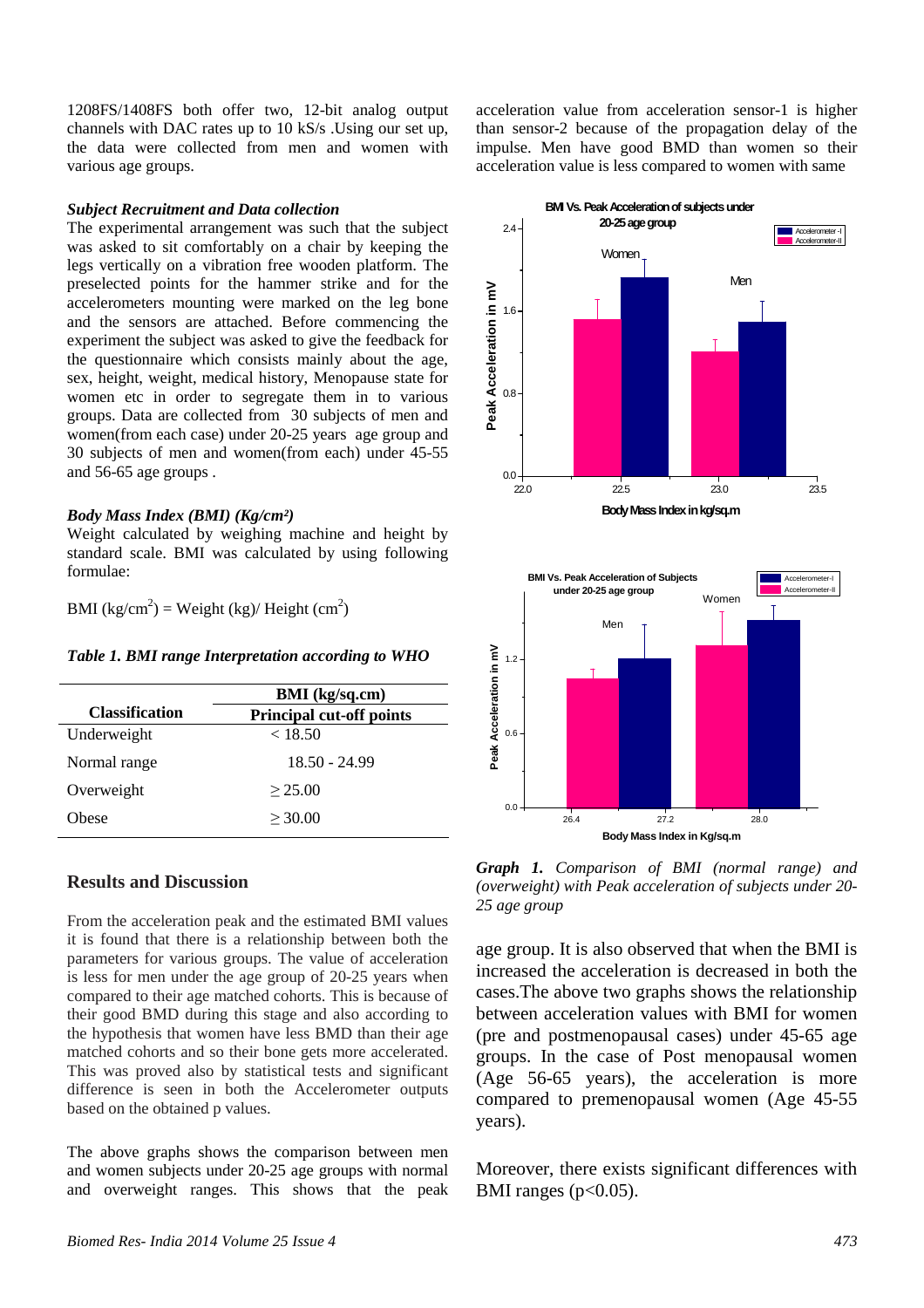



*Graph 2. Comparison of BMI (overweight) with Peak acceleration of subjects under 45-56 and 56-65 age group*

# **Conclusion**

 In this paper analysis of data for different human subjects with different age groups were done. With the experimental result with the measured BMI of subjects, we observed that there exists a relationship between BMI and BMD among subjects. By using Statistical test we proved the hypothesis. From the results, using our developed instrumentation set up, the quality of bone may be diagnosed and this can be used as simple equipment for this purpose. As a future work, data will be collected from Osteoporotic and Osteopenia patients in order to strongly prove the usage of the setup to assess the quality of bone. Frequency domain analysis can also be done and several parameters will be analysed.

## **Acknowledgement**

The authors would like to thank Dr. Muralidharan, Chief Doctor, DCC (Hospital), Dindigul for extending his valuable support in data collection from human subjects and all the volunteers who had participated in this study and the faculties of PSNA College of Engineering & Technology, Dindigul for their moral support to complete this study.

## **References**

- 1. Currey JD. 1988, 'The effect of porosity and mineral content on the Young's modulus of elasticity of compact bone', Journal of Biomechanics 1988; l.21: 131-139.
- 2. Mc Gowan. JA. Osteoporosis: assessment of bone loss and remodelling," Aging, Clinical and Experimental Research 1993; 5: 81-93.
- 3. Pelke RR, Saha S. Stress wave propagation in bone. Journal of Biomechanics 1983; 18: 745-753.
- 4. Bekir Bediz & Nevzat Ozguven. H. 2010, 'Vibration measurements predict the mechanical properties of human tibia', Clinical Biomechanics, vol. No.25, pp.365–37.
- 5. Man-Ying Wang & George J. Salem.2004, 'The relations among upper-extremity loading characteristics and bone mineral density changes in young women' Bone, vol.No.34, pp.1053-1063.
- 6. Melton LJ, Achenbach.' Quantification and Assessment of Osteoporosis using DEXA-Dual Energy X-ray Absorptiometry Technique', Osteoporosis International 2000; 21: 1161-1169.
- 7. Gandhi A & Shukla A. 2005, 'Evaluation of BMD of women above 40 years of age', Journal of Obstetrics & Gynaecology 2005; 55: 265-267.
- 8. Hafeez F, Zulfiqur S, Hasan KR. An assessment of osteoporosis and low bone density in postmenopausal women' Pakistan Journal of Physiology 2009; 5: 41-44.
- 9. Stein, G.J., Chmúrny, R., Rosík, V. 2007, 'Measurement and analysis of low frequency vibration', Measurement Science Review, vol. No.7, pp.47-50.
- 10. Holi. MS, Radhakrishnan.S, Swarnamani.S, Jeyavelan. NA. Quantitative ultrasound technique for the assessment of osteoporosis and prediction of fracture risk. Journal of Pure and Applied Ultrasonics 2005; 27: 55-60.
- 11. Alhussein Albarbar, Samir Mekid, Andrew Starr & Robert Pietruszkiewicz .2008, 'Suitability of MEMS Accelerometers for Condition Monitoring: An experimental study', Sensors 2008; 8: 784-799.
- 12. Stein GJ, Chmúrny R, Rosík. V. Measurement and analysis of low frequency Vibration. Measurement Science Review 2007; 7: 47-50.